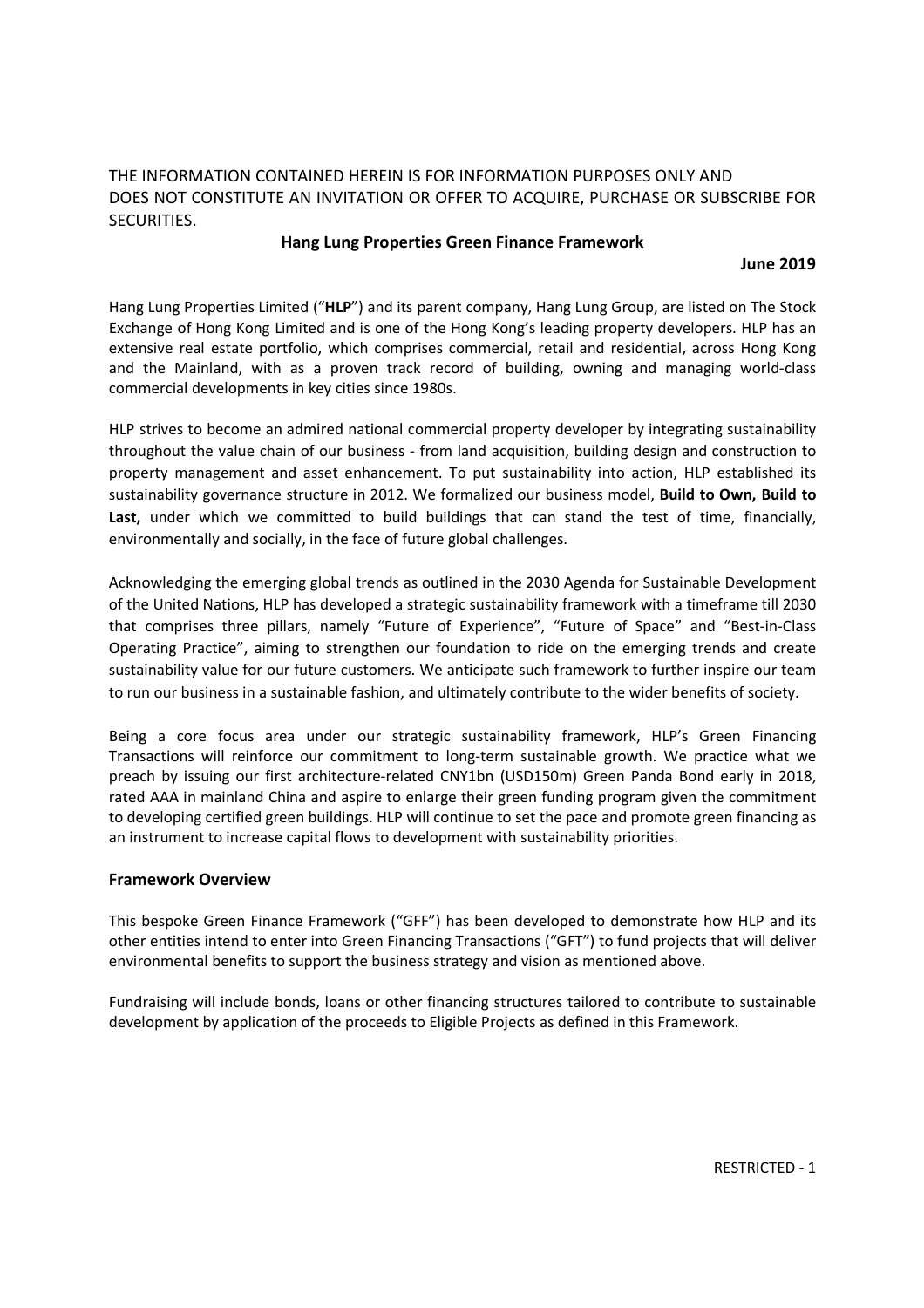With respect to bonds, bonds issued under this GFF will be in alignment with the 2018 Green Bond Principles  $(GBP)^1$  or as they may be subsequently amended.

With respect to loans, loans issued under this GFF will be in alignment with the 2018 Green Loan Principles (GLP)<sup>2</sup> or as they may be subsequently amended.

Other forms of financing may conform to other sustainable or green finance principles as may have been established at the time of such financing transaction being undertaken.

Each Funding Transaction will adopt (1) Use of Proceeds (2) Project Evaluation and Selection (3) Management of Proceeds and (4) Reporting, as set out in this Framework.

GFTs may be done in any currency or tenor and with other terms and conditions including covenants, to reflect the financing strategy and plans of HLP as well as the outcome of the commercial discussions between the Issuer/Borrower and Manager/Arranger/Lender.

GFTs may be done in any jurisdiction and market reflecting HLP's current and future business needs.

#### 1. Use of Proceeds

<u>.</u>

The net proceeds of the Green Bonds and Loans will be used to fund or refinance, in whole or in part, new or existing eligible green projects that meet one or more of the following categories of eligibility as recognized in the 2018 GBP ("Eligible Green Projects"):

| <b>Project Category</b> | <b>Eligible Green Assets and Projects for HLP</b>                                                                                                                                                                   |
|-------------------------|---------------------------------------------------------------------------------------------------------------------------------------------------------------------------------------------------------------------|
| Green Buildings         | New construction and/or renovation of existing buildings that have or<br>٠<br>will receive any one of the following certification systems:                                                                          |
|                         | U.S. Leadership in Energy and Environmental Design (LEED) -<br>$\circ$<br>minimum certification of Gold; or                                                                                                         |
|                         | BEAM Plus – minimum certification level of Gold or above; or<br>$\circ$                                                                                                                                             |
|                         | Chinese Green Building Evaluation Standard- minimum<br>$\circ$<br>certification "2 Star"; or                                                                                                                        |
|                         | Any other equivalent green building label, that is an equivalent<br>$\circ$<br>standard as the above                                                                                                                |
|                         | Refurbishment and/or tenant engagement initiatives that will reduce<br>building environmental impact in accordance with BEAM Plus, LEED and<br>Chinese Green Building Evaluation Standard or other equivalent green |

<sup>1</sup> https://www.icmagroup.org/assets/documents/Regulatory/Green-Bonds/June-2018/Green-Bond-Principles---June-2018-140618-WEB.pdf

<sup>2</sup>https://www.lma.eu.com/application/files/9115/4452/5458/741\_LM\_Green\_Loan\_Principles\_Booklet\_V8.pdf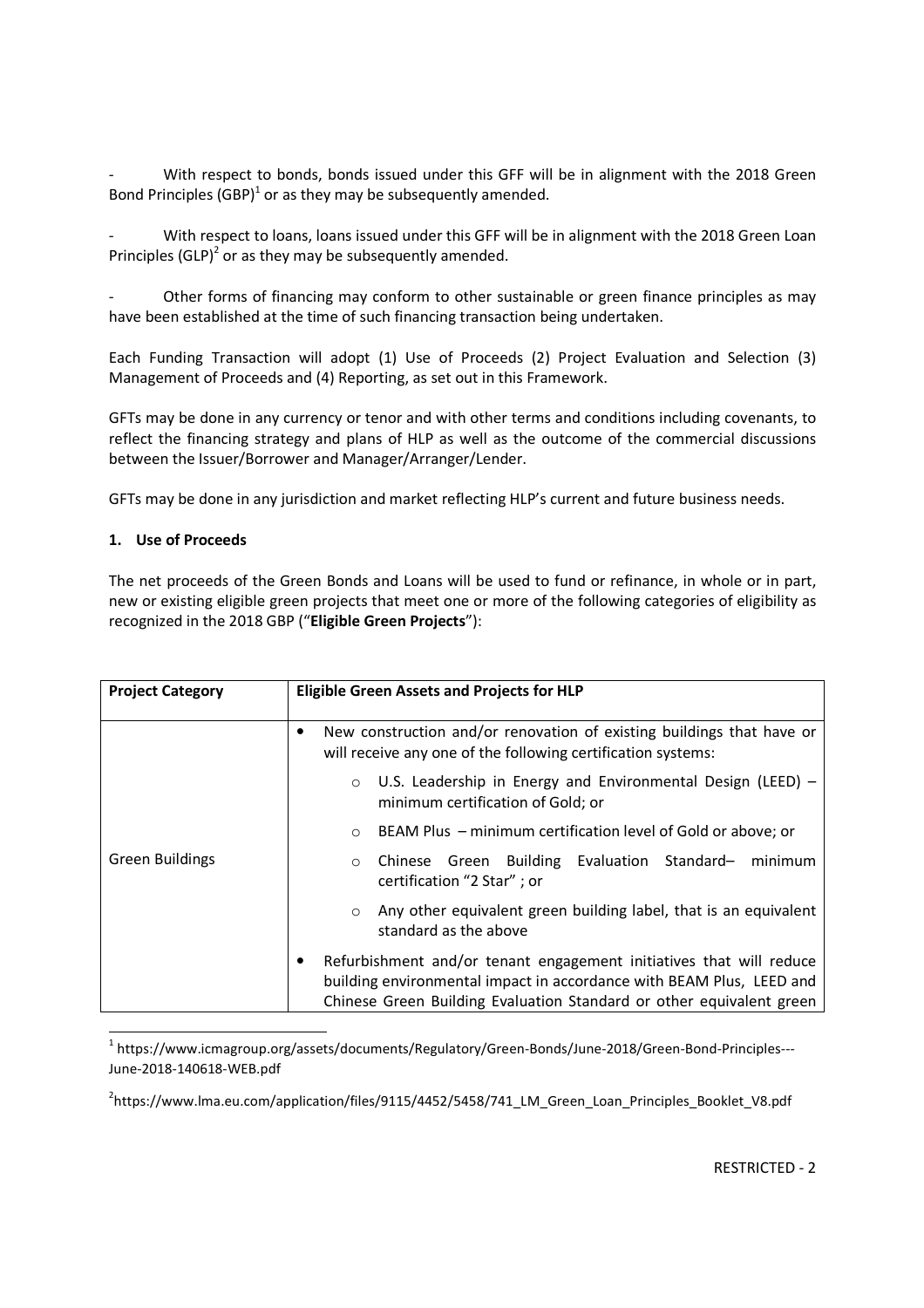|                                     | building label                                                                                                                                                                                                                                                                                   |
|-------------------------------------|--------------------------------------------------------------------------------------------------------------------------------------------------------------------------------------------------------------------------------------------------------------------------------------------------|
|                                     | These buildings may additionally achieve the WELL Building Standard™<br>$\bullet$<br>(Silver / Gold / Platinum) certification with an aim of improving the well-<br>being of occupiers                                                                                                           |
|                                     | Please refer to Appendix 1 for details on the LEED® certifications, BEAM<br>$\bullet$<br>Plus certifications, Chinese Green Building Evaluation Standard and<br>WELL Building Standard™                                                                                                          |
| Climate Change<br>Adaption          | Projects for the design, construction, maintenance and upgrades of<br>$\bullet$<br>buildings / assets for adapting to more frequent and extreme weather<br>events, or chronic climatic shift caused by climate change                                                                            |
| <b>Energy Efficiency</b>            | Projects relating to adoption of smart technologies and/or systems for<br>$\bullet$<br>optimizing energy management in new and existing buildings. Such<br>projects shall result in, based on third-party assessment, 10%<br>improvement in energy efficiency when compared to relevant baseline |
|                                     | Projects involving the upgrades of facilities/equipment (e.g. chiller<br>system, lift system, lighting system) of existing development that shall<br>result in, based on third-party assessment, 10% improvement against<br>the development's original energy consumption                        |
| Renewable Energy                    | Generation of energy from renewable sources, such as solar energy and<br>$\bullet$<br>wind energy                                                                                                                                                                                                |
| Pollution Prevention and<br>Control | Facilities, systems and equipment that are used for waste reduction and<br>$\bullet$<br>recycling                                                                                                                                                                                                |
|                                     | Facilities, system and equipment that are used to mitigate<br>$\bullet$<br>environmental pollution (e.g. air, noise, water) during the construction<br>and/or operation of buildings                                                                                                             |
| Sustainable Water<br>Management     | Projects that has water saving features to reduce domestic and<br>$\bullet$<br>commercial water consumption, such as grey water treatment systems<br>and water conservation systems                                                                                                              |

Eligible Green Projects may include Hang Lung Property investments made during the 2 years prior to the issuance or signing date of the respective GFTs and during the life of the GFTs.

## 2. Process for Project Evaluation and Selection

The Eligible Green Projects are identified and selected via a process that involves participants from various functional areas. Representatives from HLP's treasury, finance, development and design, project management and sustainability team will form a working group to review and select Eligible Green Projects according to the criteria outlined above. The shortlisted projects will be presented to the Sustainability Steering Committee or the Executive Committee of HLP for approval.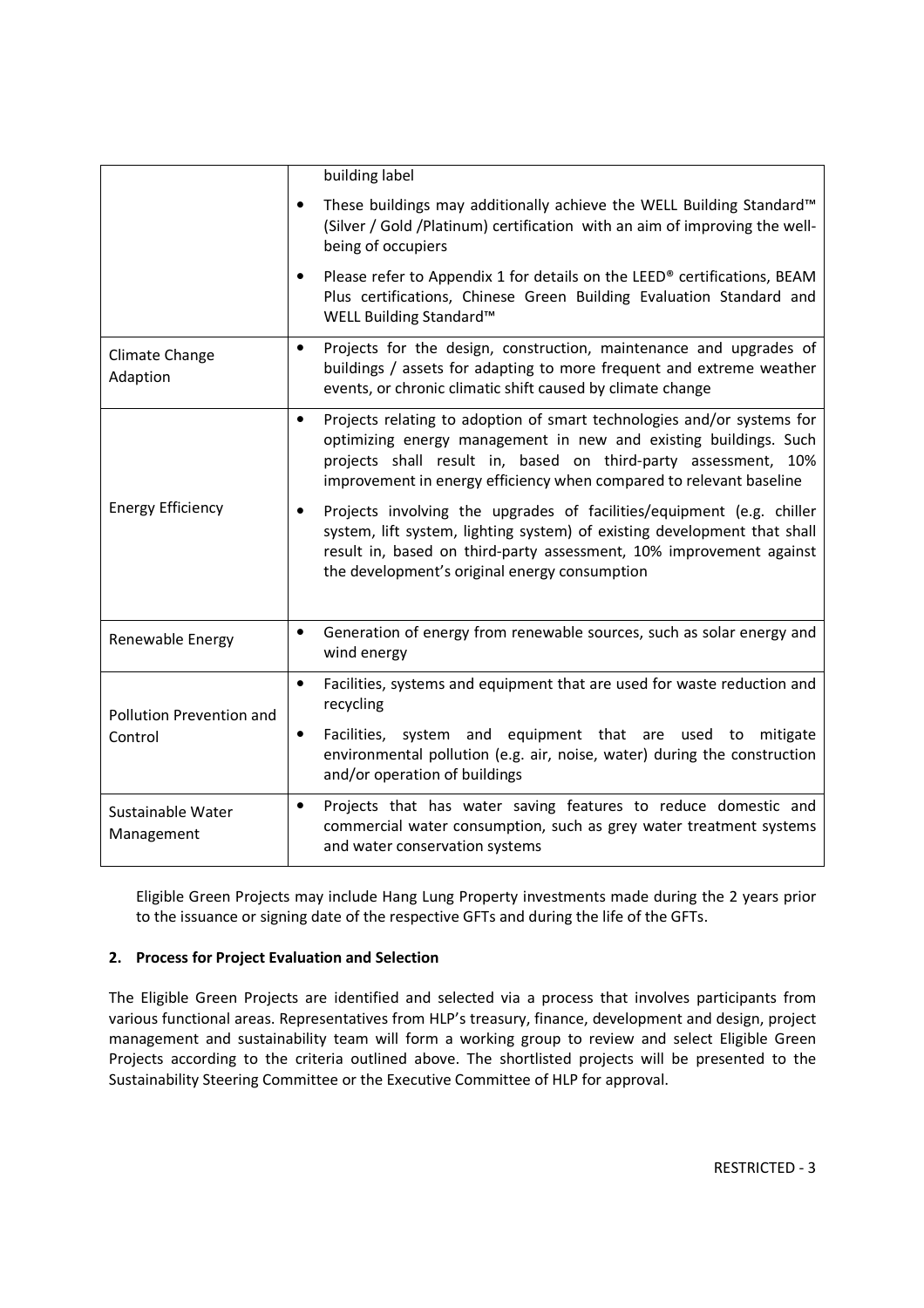#### 3. Management of Proceeds

The net proceeds from each Green Bond / Loan issued will be managed by HLP's treasury team. HLP will keep an internal record, containing information including:

- i. Green Bond / Loan details including principal amount, maturity date, coupon, covenants etc.;
- ii. List of Eligible Green Projects and brief description of the projects; and
- iii. The amount of net proceeds allocated to the projects.

Pending allocation, the net proceeds from the Green Bond / Loan issued will be held in accordance with HLP's liquidity guidelines for short term time deposits or investments, or used to repay existing borrowings within the group.

#### 4. Reporting

HLP will provide information on the allocation of the net proceeds of its Green Bond / Loan in HLP's Sustainability Reports, Annual Report or website. Such information will be provided on an annual basis until all the net proceeds have been allocated. The information will contain at least the following details:

- i. A list of Eligible Green Projects funded through HLP's Green Bonds / Loans, including amounts allocated; and
- ii. Remaining balance of unallocated proceeds.

The allocation of the net proceeds will be reviewed by an independent accountant.

In addition, where feasible, HLP will provide qualitative and (if reasonably practicable) quantitative environmental performance indicators of the Eligible Green Projects funded. Subjected to the nature of the Eligible Green Projects, performance indicators that HLP monitor mainly include, but not limited to:

- i. Energy consumption reduction(kWh);
- ii. Carbon emissions reduction(tonnes of  $CO<sub>2</sub>e$ );
- iii. Waste reduction (tonnes);
- iv. Water consumption reduction  $(m^3)$